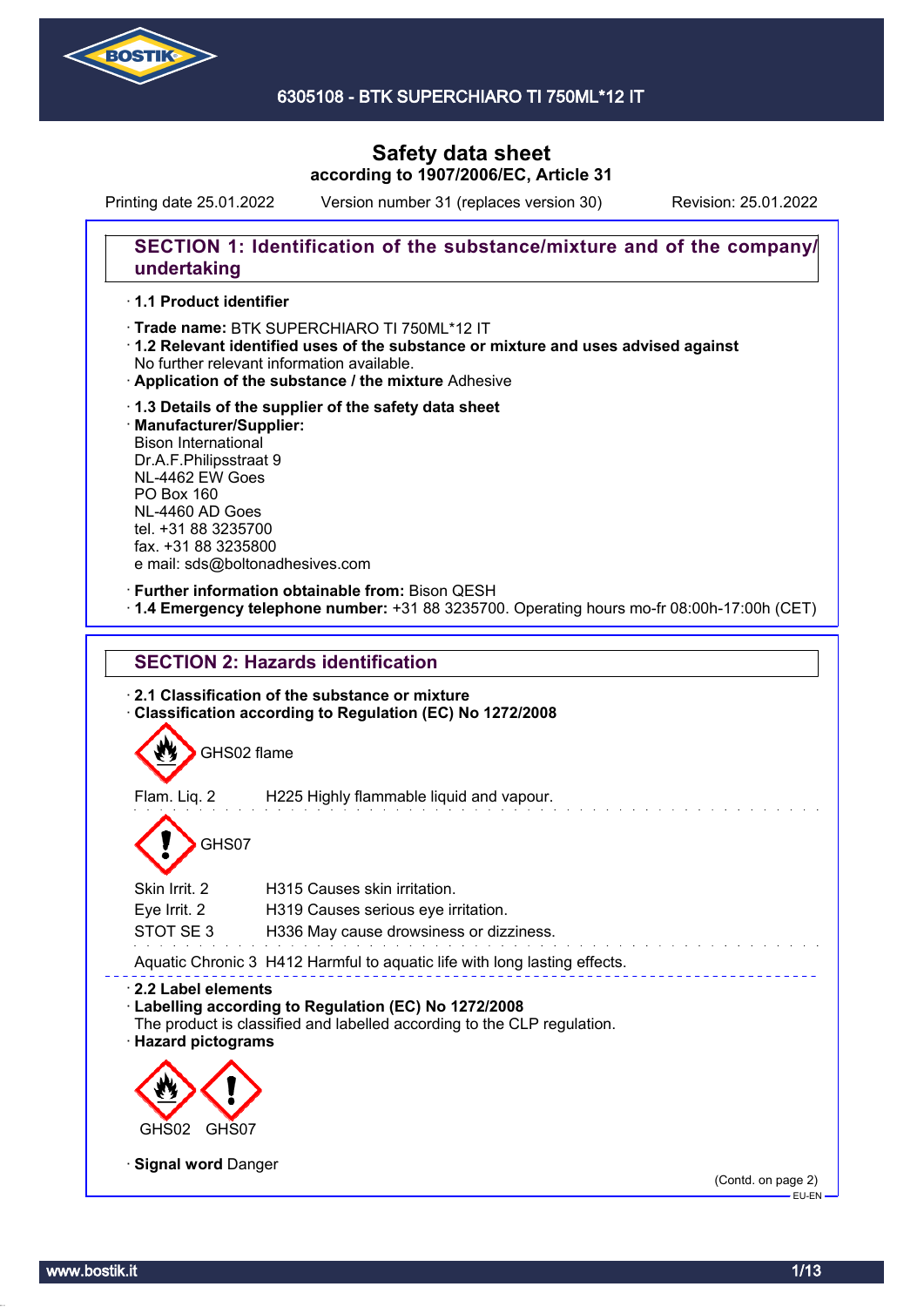

Printing date 25.01.2022 Version number 31 (replaces version 30) Revision: 25.01.2022

#### Trade name: BTK SUPERCHIARO TI 750ML\*12 IT

| · Hazard-determining components of labelling:<br>methylcyclohexane<br>butanone<br>ethyl acetate<br>acetone<br><b>Hazard statements</b><br>H225 Highly flammable liquid and vapour.<br>H315 Causes skin irritation.<br>H319 Causes serious eye irritation.<br>H336 May cause drowsiness or dizziness.<br>H412 Harmful to aquatic life with long lasting effects.<br>· Precautionary statements<br>P <sub>101</sub><br>If medical advice is needed, have product container or label at hand.<br>P <sub>102</sub><br>Keep out of reach of children.<br>P210<br>Keep away from heat, hot surfaces, sparks, open flames and other ignition sources.<br>No smoking.<br>Avoid breathing vapours.<br>P370+P378 In case of fire: Use to extinguish: Water haze, Alcohol resistant foam, Fire-<br>extinguishing powder, Carbon dioxide.<br>P403+P233 Store in a well-ventilated place. Keep container tightly closed.<br>Dispose of contents/container in accordance with national regulations.<br>· Additional information:<br>EUH208 Contains Rosin. May produce an allergic reaction.<br>Product contains: Reportable explosives precursors. Making available, introduction, possession<br>and use according to Regulation (EU) 2019/1148, Article 9.<br>· Labelling of packages where the contents do not exceed 125 ml<br>· Hazard pictograms<br>GHS07<br>· Signal word Danger<br>· Hazard-determining components of labelling:<br>methylcyclohexane<br>butanone<br>ethyl acetate<br>acetone<br><b>Hazard statements</b><br>H336 May cause drowsiness or dizziness.<br>H412 Harmful to aquatic life with long lasting effects.<br>· Precautionary statements<br>If medical advice is needed, have product container or label at hand.<br>P <sub>102</sub><br>Keep out of reach of children.<br>Keep away from heat, hot surfaces, sparks, open flames and other ignition sources.<br>P210<br>No smoking.<br>P261<br>Avoid breathing vapours.<br>P403+P233 Store in a well-ventilated place. Keep container tightly closed.<br>P <sub>501</sub><br>Dispose of contents/container in accordance with national regulations. |                  | (Contd. of page 1) |
|---------------------------------------------------------------------------------------------------------------------------------------------------------------------------------------------------------------------------------------------------------------------------------------------------------------------------------------------------------------------------------------------------------------------------------------------------------------------------------------------------------------------------------------------------------------------------------------------------------------------------------------------------------------------------------------------------------------------------------------------------------------------------------------------------------------------------------------------------------------------------------------------------------------------------------------------------------------------------------------------------------------------------------------------------------------------------------------------------------------------------------------------------------------------------------------------------------------------------------------------------------------------------------------------------------------------------------------------------------------------------------------------------------------------------------------------------------------------------------------------------------------------------------------------------------------------------------------------------------------------------------------------------------------------------------------------------------------------------------------------------------------------------------------------------------------------------------------------------------------------------------------------------------------------------------------------------------------------------------------------------------------------------------------------------------------------------------------------------------------------|------------------|--------------------|
|                                                                                                                                                                                                                                                                                                                                                                                                                                                                                                                                                                                                                                                                                                                                                                                                                                                                                                                                                                                                                                                                                                                                                                                                                                                                                                                                                                                                                                                                                                                                                                                                                                                                                                                                                                                                                                                                                                                                                                                                                                                                                                                     |                  |                    |
|                                                                                                                                                                                                                                                                                                                                                                                                                                                                                                                                                                                                                                                                                                                                                                                                                                                                                                                                                                                                                                                                                                                                                                                                                                                                                                                                                                                                                                                                                                                                                                                                                                                                                                                                                                                                                                                                                                                                                                                                                                                                                                                     |                  |                    |
|                                                                                                                                                                                                                                                                                                                                                                                                                                                                                                                                                                                                                                                                                                                                                                                                                                                                                                                                                                                                                                                                                                                                                                                                                                                                                                                                                                                                                                                                                                                                                                                                                                                                                                                                                                                                                                                                                                                                                                                                                                                                                                                     |                  |                    |
|                                                                                                                                                                                                                                                                                                                                                                                                                                                                                                                                                                                                                                                                                                                                                                                                                                                                                                                                                                                                                                                                                                                                                                                                                                                                                                                                                                                                                                                                                                                                                                                                                                                                                                                                                                                                                                                                                                                                                                                                                                                                                                                     |                  |                    |
|                                                                                                                                                                                                                                                                                                                                                                                                                                                                                                                                                                                                                                                                                                                                                                                                                                                                                                                                                                                                                                                                                                                                                                                                                                                                                                                                                                                                                                                                                                                                                                                                                                                                                                                                                                                                                                                                                                                                                                                                                                                                                                                     |                  |                    |
|                                                                                                                                                                                                                                                                                                                                                                                                                                                                                                                                                                                                                                                                                                                                                                                                                                                                                                                                                                                                                                                                                                                                                                                                                                                                                                                                                                                                                                                                                                                                                                                                                                                                                                                                                                                                                                                                                                                                                                                                                                                                                                                     |                  |                    |
|                                                                                                                                                                                                                                                                                                                                                                                                                                                                                                                                                                                                                                                                                                                                                                                                                                                                                                                                                                                                                                                                                                                                                                                                                                                                                                                                                                                                                                                                                                                                                                                                                                                                                                                                                                                                                                                                                                                                                                                                                                                                                                                     |                  |                    |
|                                                                                                                                                                                                                                                                                                                                                                                                                                                                                                                                                                                                                                                                                                                                                                                                                                                                                                                                                                                                                                                                                                                                                                                                                                                                                                                                                                                                                                                                                                                                                                                                                                                                                                                                                                                                                                                                                                                                                                                                                                                                                                                     |                  |                    |
|                                                                                                                                                                                                                                                                                                                                                                                                                                                                                                                                                                                                                                                                                                                                                                                                                                                                                                                                                                                                                                                                                                                                                                                                                                                                                                                                                                                                                                                                                                                                                                                                                                                                                                                                                                                                                                                                                                                                                                                                                                                                                                                     |                  |                    |
|                                                                                                                                                                                                                                                                                                                                                                                                                                                                                                                                                                                                                                                                                                                                                                                                                                                                                                                                                                                                                                                                                                                                                                                                                                                                                                                                                                                                                                                                                                                                                                                                                                                                                                                                                                                                                                                                                                                                                                                                                                                                                                                     |                  |                    |
|                                                                                                                                                                                                                                                                                                                                                                                                                                                                                                                                                                                                                                                                                                                                                                                                                                                                                                                                                                                                                                                                                                                                                                                                                                                                                                                                                                                                                                                                                                                                                                                                                                                                                                                                                                                                                                                                                                                                                                                                                                                                                                                     |                  |                    |
|                                                                                                                                                                                                                                                                                                                                                                                                                                                                                                                                                                                                                                                                                                                                                                                                                                                                                                                                                                                                                                                                                                                                                                                                                                                                                                                                                                                                                                                                                                                                                                                                                                                                                                                                                                                                                                                                                                                                                                                                                                                                                                                     |                  |                    |
|                                                                                                                                                                                                                                                                                                                                                                                                                                                                                                                                                                                                                                                                                                                                                                                                                                                                                                                                                                                                                                                                                                                                                                                                                                                                                                                                                                                                                                                                                                                                                                                                                                                                                                                                                                                                                                                                                                                                                                                                                                                                                                                     |                  |                    |
|                                                                                                                                                                                                                                                                                                                                                                                                                                                                                                                                                                                                                                                                                                                                                                                                                                                                                                                                                                                                                                                                                                                                                                                                                                                                                                                                                                                                                                                                                                                                                                                                                                                                                                                                                                                                                                                                                                                                                                                                                                                                                                                     |                  |                    |
|                                                                                                                                                                                                                                                                                                                                                                                                                                                                                                                                                                                                                                                                                                                                                                                                                                                                                                                                                                                                                                                                                                                                                                                                                                                                                                                                                                                                                                                                                                                                                                                                                                                                                                                                                                                                                                                                                                                                                                                                                                                                                                                     |                  |                    |
|                                                                                                                                                                                                                                                                                                                                                                                                                                                                                                                                                                                                                                                                                                                                                                                                                                                                                                                                                                                                                                                                                                                                                                                                                                                                                                                                                                                                                                                                                                                                                                                                                                                                                                                                                                                                                                                                                                                                                                                                                                                                                                                     | P261             |                    |
|                                                                                                                                                                                                                                                                                                                                                                                                                                                                                                                                                                                                                                                                                                                                                                                                                                                                                                                                                                                                                                                                                                                                                                                                                                                                                                                                                                                                                                                                                                                                                                                                                                                                                                                                                                                                                                                                                                                                                                                                                                                                                                                     |                  |                    |
|                                                                                                                                                                                                                                                                                                                                                                                                                                                                                                                                                                                                                                                                                                                                                                                                                                                                                                                                                                                                                                                                                                                                                                                                                                                                                                                                                                                                                                                                                                                                                                                                                                                                                                                                                                                                                                                                                                                                                                                                                                                                                                                     |                  |                    |
|                                                                                                                                                                                                                                                                                                                                                                                                                                                                                                                                                                                                                                                                                                                                                                                                                                                                                                                                                                                                                                                                                                                                                                                                                                                                                                                                                                                                                                                                                                                                                                                                                                                                                                                                                                                                                                                                                                                                                                                                                                                                                                                     |                  |                    |
|                                                                                                                                                                                                                                                                                                                                                                                                                                                                                                                                                                                                                                                                                                                                                                                                                                                                                                                                                                                                                                                                                                                                                                                                                                                                                                                                                                                                                                                                                                                                                                                                                                                                                                                                                                                                                                                                                                                                                                                                                                                                                                                     | P <sub>501</sub> |                    |
|                                                                                                                                                                                                                                                                                                                                                                                                                                                                                                                                                                                                                                                                                                                                                                                                                                                                                                                                                                                                                                                                                                                                                                                                                                                                                                                                                                                                                                                                                                                                                                                                                                                                                                                                                                                                                                                                                                                                                                                                                                                                                                                     |                  |                    |
|                                                                                                                                                                                                                                                                                                                                                                                                                                                                                                                                                                                                                                                                                                                                                                                                                                                                                                                                                                                                                                                                                                                                                                                                                                                                                                                                                                                                                                                                                                                                                                                                                                                                                                                                                                                                                                                                                                                                                                                                                                                                                                                     |                  |                    |
|                                                                                                                                                                                                                                                                                                                                                                                                                                                                                                                                                                                                                                                                                                                                                                                                                                                                                                                                                                                                                                                                                                                                                                                                                                                                                                                                                                                                                                                                                                                                                                                                                                                                                                                                                                                                                                                                                                                                                                                                                                                                                                                     |                  |                    |
|                                                                                                                                                                                                                                                                                                                                                                                                                                                                                                                                                                                                                                                                                                                                                                                                                                                                                                                                                                                                                                                                                                                                                                                                                                                                                                                                                                                                                                                                                                                                                                                                                                                                                                                                                                                                                                                                                                                                                                                                                                                                                                                     |                  |                    |
|                                                                                                                                                                                                                                                                                                                                                                                                                                                                                                                                                                                                                                                                                                                                                                                                                                                                                                                                                                                                                                                                                                                                                                                                                                                                                                                                                                                                                                                                                                                                                                                                                                                                                                                                                                                                                                                                                                                                                                                                                                                                                                                     |                  |                    |
|                                                                                                                                                                                                                                                                                                                                                                                                                                                                                                                                                                                                                                                                                                                                                                                                                                                                                                                                                                                                                                                                                                                                                                                                                                                                                                                                                                                                                                                                                                                                                                                                                                                                                                                                                                                                                                                                                                                                                                                                                                                                                                                     |                  |                    |
|                                                                                                                                                                                                                                                                                                                                                                                                                                                                                                                                                                                                                                                                                                                                                                                                                                                                                                                                                                                                                                                                                                                                                                                                                                                                                                                                                                                                                                                                                                                                                                                                                                                                                                                                                                                                                                                                                                                                                                                                                                                                                                                     |                  |                    |
|                                                                                                                                                                                                                                                                                                                                                                                                                                                                                                                                                                                                                                                                                                                                                                                                                                                                                                                                                                                                                                                                                                                                                                                                                                                                                                                                                                                                                                                                                                                                                                                                                                                                                                                                                                                                                                                                                                                                                                                                                                                                                                                     |                  |                    |
|                                                                                                                                                                                                                                                                                                                                                                                                                                                                                                                                                                                                                                                                                                                                                                                                                                                                                                                                                                                                                                                                                                                                                                                                                                                                                                                                                                                                                                                                                                                                                                                                                                                                                                                                                                                                                                                                                                                                                                                                                                                                                                                     |                  |                    |
|                                                                                                                                                                                                                                                                                                                                                                                                                                                                                                                                                                                                                                                                                                                                                                                                                                                                                                                                                                                                                                                                                                                                                                                                                                                                                                                                                                                                                                                                                                                                                                                                                                                                                                                                                                                                                                                                                                                                                                                                                                                                                                                     |                  |                    |
|                                                                                                                                                                                                                                                                                                                                                                                                                                                                                                                                                                                                                                                                                                                                                                                                                                                                                                                                                                                                                                                                                                                                                                                                                                                                                                                                                                                                                                                                                                                                                                                                                                                                                                                                                                                                                                                                                                                                                                                                                                                                                                                     | GHS02            |                    |
|                                                                                                                                                                                                                                                                                                                                                                                                                                                                                                                                                                                                                                                                                                                                                                                                                                                                                                                                                                                                                                                                                                                                                                                                                                                                                                                                                                                                                                                                                                                                                                                                                                                                                                                                                                                                                                                                                                                                                                                                                                                                                                                     |                  |                    |
|                                                                                                                                                                                                                                                                                                                                                                                                                                                                                                                                                                                                                                                                                                                                                                                                                                                                                                                                                                                                                                                                                                                                                                                                                                                                                                                                                                                                                                                                                                                                                                                                                                                                                                                                                                                                                                                                                                                                                                                                                                                                                                                     |                  |                    |
|                                                                                                                                                                                                                                                                                                                                                                                                                                                                                                                                                                                                                                                                                                                                                                                                                                                                                                                                                                                                                                                                                                                                                                                                                                                                                                                                                                                                                                                                                                                                                                                                                                                                                                                                                                                                                                                                                                                                                                                                                                                                                                                     |                  |                    |
|                                                                                                                                                                                                                                                                                                                                                                                                                                                                                                                                                                                                                                                                                                                                                                                                                                                                                                                                                                                                                                                                                                                                                                                                                                                                                                                                                                                                                                                                                                                                                                                                                                                                                                                                                                                                                                                                                                                                                                                                                                                                                                                     |                  |                    |
|                                                                                                                                                                                                                                                                                                                                                                                                                                                                                                                                                                                                                                                                                                                                                                                                                                                                                                                                                                                                                                                                                                                                                                                                                                                                                                                                                                                                                                                                                                                                                                                                                                                                                                                                                                                                                                                                                                                                                                                                                                                                                                                     |                  |                    |
|                                                                                                                                                                                                                                                                                                                                                                                                                                                                                                                                                                                                                                                                                                                                                                                                                                                                                                                                                                                                                                                                                                                                                                                                                                                                                                                                                                                                                                                                                                                                                                                                                                                                                                                                                                                                                                                                                                                                                                                                                                                                                                                     |                  |                    |
|                                                                                                                                                                                                                                                                                                                                                                                                                                                                                                                                                                                                                                                                                                                                                                                                                                                                                                                                                                                                                                                                                                                                                                                                                                                                                                                                                                                                                                                                                                                                                                                                                                                                                                                                                                                                                                                                                                                                                                                                                                                                                                                     |                  |                    |
|                                                                                                                                                                                                                                                                                                                                                                                                                                                                                                                                                                                                                                                                                                                                                                                                                                                                                                                                                                                                                                                                                                                                                                                                                                                                                                                                                                                                                                                                                                                                                                                                                                                                                                                                                                                                                                                                                                                                                                                                                                                                                                                     |                  |                    |
|                                                                                                                                                                                                                                                                                                                                                                                                                                                                                                                                                                                                                                                                                                                                                                                                                                                                                                                                                                                                                                                                                                                                                                                                                                                                                                                                                                                                                                                                                                                                                                                                                                                                                                                                                                                                                                                                                                                                                                                                                                                                                                                     |                  |                    |
|                                                                                                                                                                                                                                                                                                                                                                                                                                                                                                                                                                                                                                                                                                                                                                                                                                                                                                                                                                                                                                                                                                                                                                                                                                                                                                                                                                                                                                                                                                                                                                                                                                                                                                                                                                                                                                                                                                                                                                                                                                                                                                                     |                  |                    |
|                                                                                                                                                                                                                                                                                                                                                                                                                                                                                                                                                                                                                                                                                                                                                                                                                                                                                                                                                                                                                                                                                                                                                                                                                                                                                                                                                                                                                                                                                                                                                                                                                                                                                                                                                                                                                                                                                                                                                                                                                                                                                                                     |                  |                    |
|                                                                                                                                                                                                                                                                                                                                                                                                                                                                                                                                                                                                                                                                                                                                                                                                                                                                                                                                                                                                                                                                                                                                                                                                                                                                                                                                                                                                                                                                                                                                                                                                                                                                                                                                                                                                                                                                                                                                                                                                                                                                                                                     | P <sub>101</sub> |                    |
|                                                                                                                                                                                                                                                                                                                                                                                                                                                                                                                                                                                                                                                                                                                                                                                                                                                                                                                                                                                                                                                                                                                                                                                                                                                                                                                                                                                                                                                                                                                                                                                                                                                                                                                                                                                                                                                                                                                                                                                                                                                                                                                     |                  |                    |
|                                                                                                                                                                                                                                                                                                                                                                                                                                                                                                                                                                                                                                                                                                                                                                                                                                                                                                                                                                                                                                                                                                                                                                                                                                                                                                                                                                                                                                                                                                                                                                                                                                                                                                                                                                                                                                                                                                                                                                                                                                                                                                                     |                  |                    |
|                                                                                                                                                                                                                                                                                                                                                                                                                                                                                                                                                                                                                                                                                                                                                                                                                                                                                                                                                                                                                                                                                                                                                                                                                                                                                                                                                                                                                                                                                                                                                                                                                                                                                                                                                                                                                                                                                                                                                                                                                                                                                                                     |                  |                    |
|                                                                                                                                                                                                                                                                                                                                                                                                                                                                                                                                                                                                                                                                                                                                                                                                                                                                                                                                                                                                                                                                                                                                                                                                                                                                                                                                                                                                                                                                                                                                                                                                                                                                                                                                                                                                                                                                                                                                                                                                                                                                                                                     |                  |                    |
|                                                                                                                                                                                                                                                                                                                                                                                                                                                                                                                                                                                                                                                                                                                                                                                                                                                                                                                                                                                                                                                                                                                                                                                                                                                                                                                                                                                                                                                                                                                                                                                                                                                                                                                                                                                                                                                                                                                                                                                                                                                                                                                     |                  |                    |
|                                                                                                                                                                                                                                                                                                                                                                                                                                                                                                                                                                                                                                                                                                                                                                                                                                                                                                                                                                                                                                                                                                                                                                                                                                                                                                                                                                                                                                                                                                                                                                                                                                                                                                                                                                                                                                                                                                                                                                                                                                                                                                                     |                  |                    |
| (Contd. on page 3)                                                                                                                                                                                                                                                                                                                                                                                                                                                                                                                                                                                                                                                                                                                                                                                                                                                                                                                                                                                                                                                                                                                                                                                                                                                                                                                                                                                                                                                                                                                                                                                                                                                                                                                                                                                                                                                                                                                                                                                                                                                                                                  |                  |                    |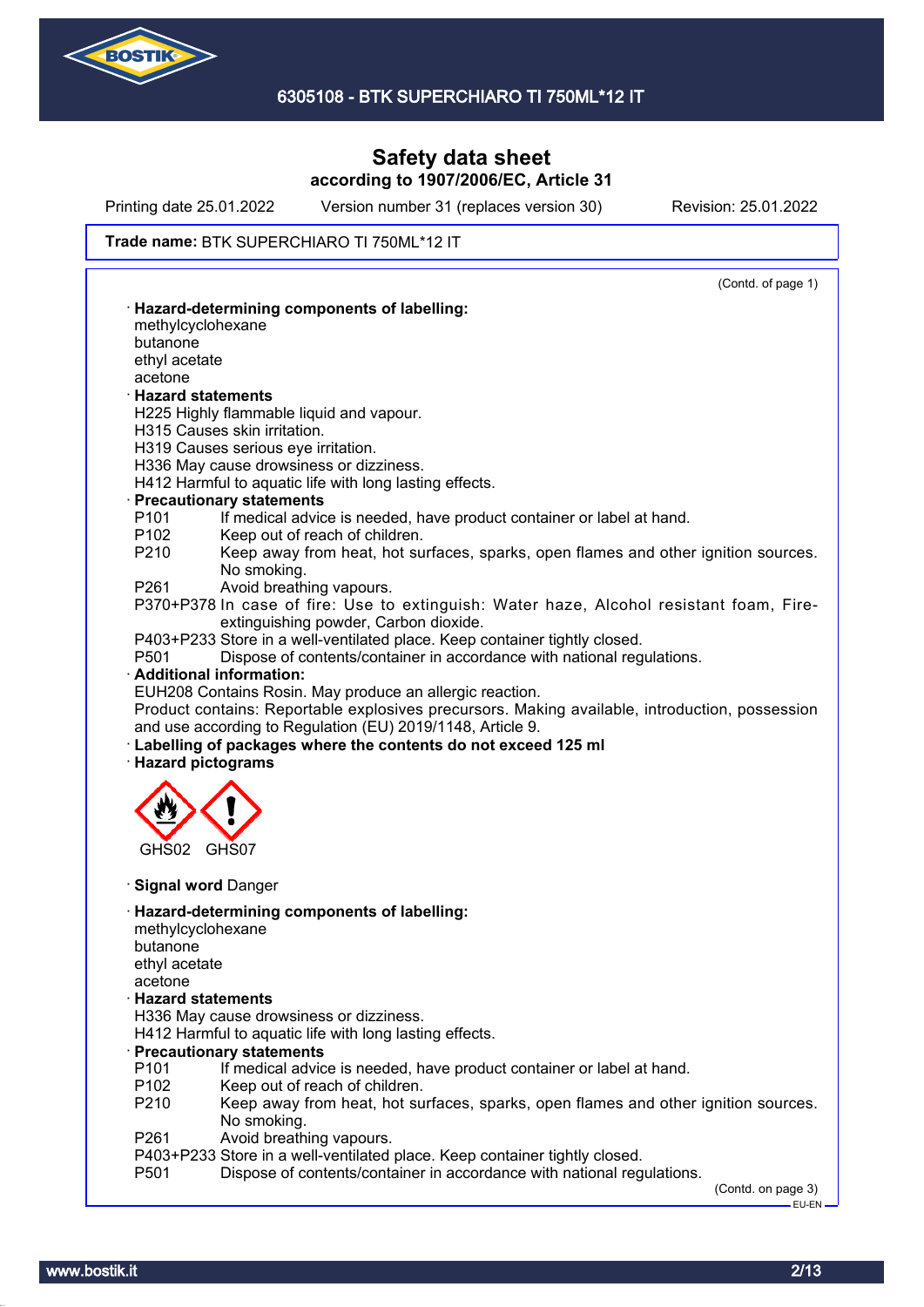

Printing date 25.01.2022 Version number 31 (replaces version 30) Revision: 25.01.2022

(Contd. of page 2)

#### Trade name: BTK SUPERCHIARO TI 750ML\*12 IT

· **2.3 Other hazards**

· **Results of PBT and vPvB assessment**

· **PBT:** Not applicable.

· **vPvB:** Not applicable.

### · **Determination of endocrine-disrupting properties**

<u>78-93-3</u> butanone List II and the List II and the List II and the List II and the List II and the List II and the List II and the List II and the List II and the List II and the List II and the List II and the List II and

# **SECTION 3: Composition/information on ingredients**

· **3.2 Mixtures**

· **Description:** Adhesive

| Dangerous components:                                                                                         |                                                                                                                                     |                   |
|---------------------------------------------------------------------------------------------------------------|-------------------------------------------------------------------------------------------------------------------------------------|-------------------|
| CAS: 108-87-2<br>EINECS: 203-624-3<br>Index number: 601-018-00-7<br>Reg.nr.: 01-2119556887-18                 | methylcyclohexane<br>Elam. Liq. 2, H225; Asp. Tox. 1, H304;<br>♦ Aquatic Chronic 2, H411; A Skin Irrit. 2,<br>H315; STOT SE 3, H336 | $≥10 - < 25%$     |
| CAS: 78-93-3<br>EINECS: 201-159-0<br>Index number: 606-002-00-3<br>Reg.nr.: 01-2119457290-43                  | butanone<br>Eye Irrit. 2, H319; Department 2, H319;<br>STOT SE 3, H336, EUH066                                                      | 10-25%            |
| CAS: 141-78-6<br>EINECS: 205-500-4<br>Index number: 607-022-00-5<br>Reg.nr.: 01-2119475103-46-<br><b>XXXX</b> | ethyl acetate<br>Eye Irrit. 2, H225; Depe Irrit. 2, H319;<br>STOT SE 3, H336, EUH066                                                | 10-25%            |
| CAS: 67-64-1<br>EINECS: 200-662-2<br>Index number: 606-001-00-8<br>Reg.nr.: 01-2119471330-49-<br><b>XXXX</b>  | acetone<br>Eye Irrit. 2, H319; Department 2, H319;<br>STOT SE 3, H336                                                               | $≥2.5 - 10%$      |
| CAS: 25085-50-1<br>ELINCS: 472-160-3<br>Reg.nr.: Exempt                                                       | Butylphenolformaldehyde resin<br>Skin Irrit. 2, H315; Eye Irrit. 2, H319; STOT<br>SE 3, H335                                        | $\geq 2.5 - 10\%$ |
| CAS: 8050-09-7<br>EINECS: 232-475-7<br>Index number: 650-015-00-7<br>Reg.nr.: 01-2119480418-32                | Rosin<br>Skin Sens. 1, H317                                                                                                         | $≥0.1 - 51%$      |
| CAS: 1314-13-2<br>EINECS: 215-222-5<br>Index number: 030-013-00-7<br>Reg.nr.: 01-2119463881-32                | zinc oxide<br>Aquatic Acute 1, H400; Aquatic Chronic 1,<br>H410                                                                     | $≥0.025 < 0.25\%$ |
|                                                                                                               | Additional information: For the wording of the listed hazard phrases refer to section 16.                                           | EU-EN-            |

(Contd. on page 4)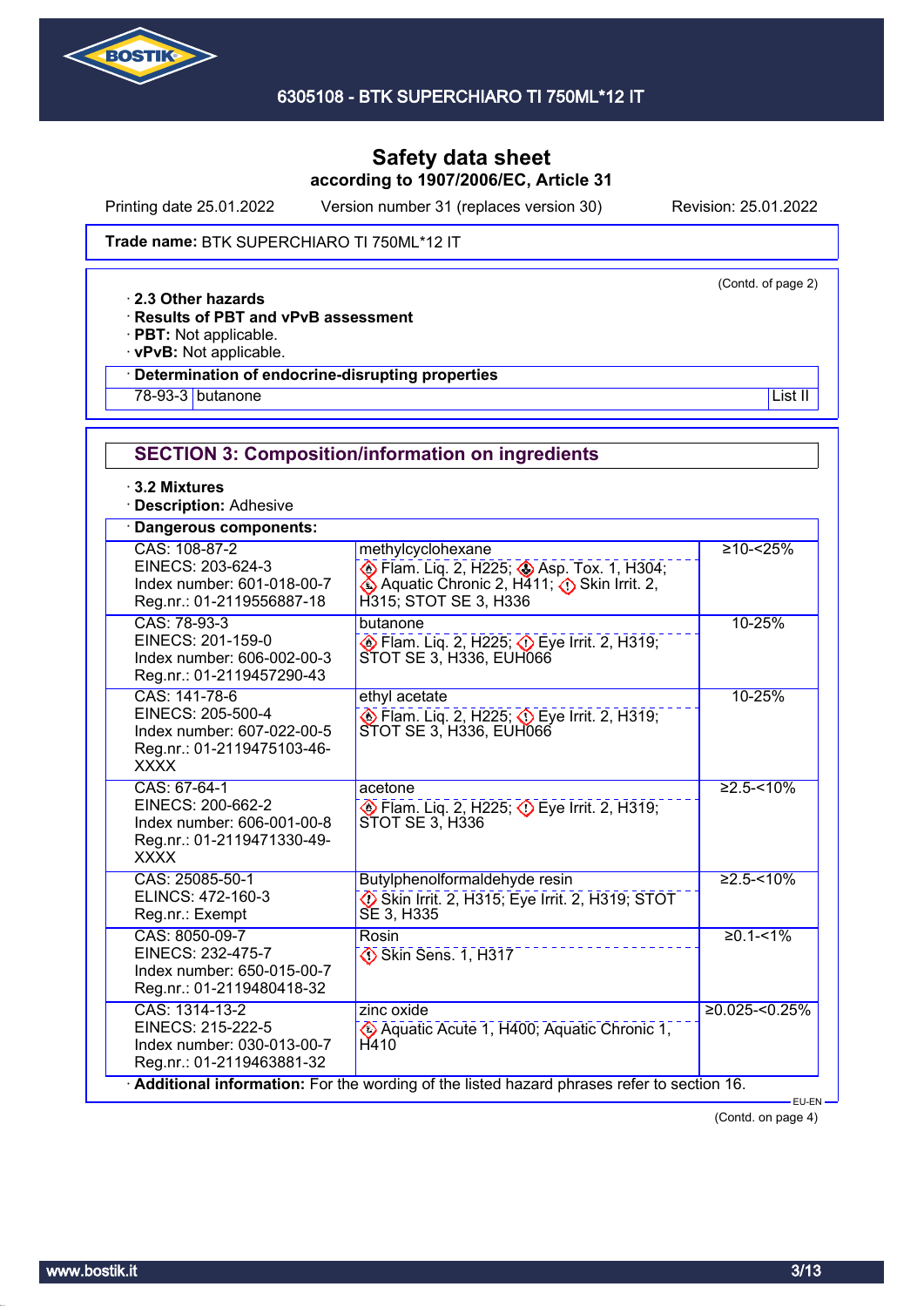

Printing date 25.01.2022 Version number 31 (replaces version 30) Revision: 25.01.2022

#### Trade name: BTK SUPERCHIARO TI 750ML\*12 IT

(Contd. of page 3)

### **SECTION 4: First aid measures**

- · **4.1 Description of first aid measures**
- · **General information:** No special measures required.
- · **After inhalation:**
- In case of unconsciousness place patient stably in side position for transportation.
- · **After skin contact:** Immediately wash with water and soap and rinse thoroughly.
- · **After eye contact:**
- Rinse opened eye for several minutes under running water. If symptoms persist, consult a doctor.
- · **After swallowing:** If symptoms persist consult doctor.
- · **4.2 Most important symptoms and effects, both acute and delayed** No further relevant information available.
- · **4.3 Indication of any immediate medical attention and special treatment needed**
- No further relevant information available.

### **SECTION 5: Firefighting measures**

- · **5.1 Extinguishing media**
- · **Suitable extinguishing agents:**
- Water haze
- Alcohol resistant foam
- Fire-extinguishing powder

Carbon dioxide

- · **For safety reasons unsuitable extinguishing agents:** Water with full jet
- · **5.2 Special hazards arising from the substance or mixture**
- No further relevant information available.
- · **5.3 Advice for firefighters**
- · **Protective equipment:** No special measures required.
- · **Additional information**
- Cool endangered receptacles with water spray.

Collect contaminated fire fighting water separately. It must not enter the sewage system.

## **SECTION 6: Accidental release measures**

· **6.1 Personal precautions, protective equipment and emergency procedures** Wear protective equipment. Keep unprotected persons away. · **6.2 Environmental precautions:** Inform respective authorities in case of seepage into water course or sewage system. Do not allow to enter sewers/ surface or ground water. · **6.3 Methods and material for containment and cleaning up:** Send for recovery or disposal in suitable receptacles. Absorb with liquid-binding material (sand, diatomite, acid binders, universal binders, sawdust). Ensure adequate ventilation. · **6.4 Reference to other sections** See Section 7 for information on safe handling. See Section 8 for information on personal protection equipment.

(Contd. on page 5) EU-EN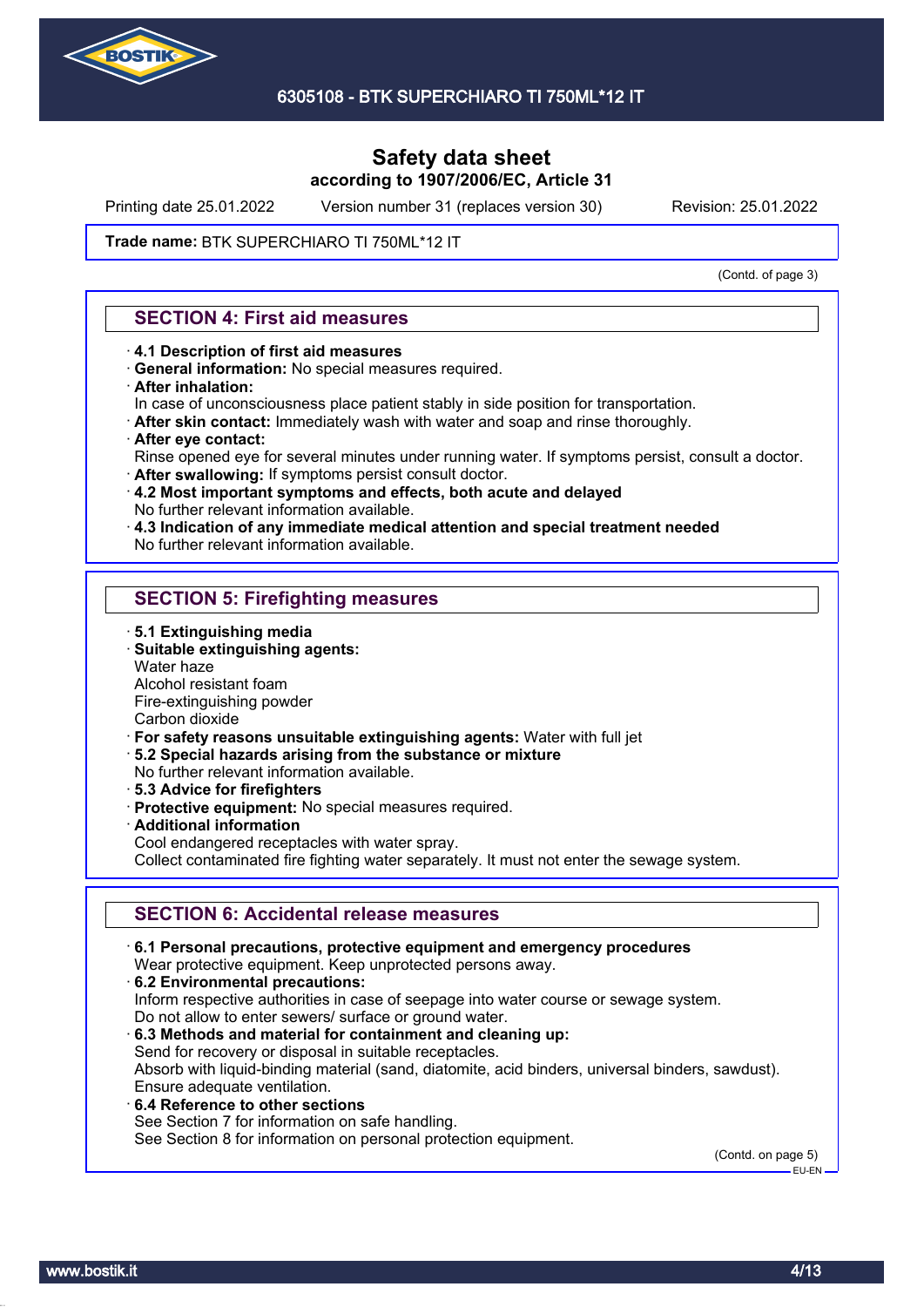

Printing date 25.01.2022 Version number 31 (replaces version 30) Revision: 25.01.2022

(Contd. of page 4)

Trade name: BTK SUPERCHIARO TI 750ML\*12 IT

See Section 13 for disposal information.

### **SECTION 7: Handling and storage**

· **7.1 Precautions for safe handling**

Ensure good interior ventilation, especially at floor level. (Fumes are heavier than air). Ensure good ventilation/exhaustion at the workplace. Prevent formation of aerosols.

- · **Information about fire and explosion protection:** Keep ignition sources away - Do not smoke.
- Protect against electrostatic charges.
- · **7.2 Conditions for safe storage, including any incompatibilities**
- · **Storage:**
- · **Requirements to be met by storerooms and receptacles:** Store in a cool location.
- · **Information about storage in one common storage facility:** Not required.
- · **Further information about storage conditions:**
- Keep container tightly sealed.

Store in cool, dry conditions in well sealed receptacles.

- · **Storage class:** 3
- · **7.3 Specific end use(s)** No further relevant information available.

### **SECTION 8: Exposure controls/personal protection**

#### · **8.1 Control parameters**

|                                                                                                             | Ingredients with limit values that require monitoring at the workplace:                                      |                       |  |  |  |
|-------------------------------------------------------------------------------------------------------------|--------------------------------------------------------------------------------------------------------------|-----------------------|--|--|--|
|                                                                                                             | 78-93-3 butanone                                                                                             |                       |  |  |  |
| IOELV Short-term value: 900 mg/m <sup>3</sup> , 300 ppm<br>Long-term value: 600 mg/m <sup>3</sup> , 200 ppm |                                                                                                              |                       |  |  |  |
|                                                                                                             | 141-78-6 ethyl acetate                                                                                       |                       |  |  |  |
|                                                                                                             | IOELV Short-term value: 1468 mg/m <sup>3</sup> , 400 ppm<br>Long-term value: 734 mg/m <sup>3</sup> , 200 ppm |                       |  |  |  |
|                                                                                                             | 67-64-1 acetone                                                                                              |                       |  |  |  |
|                                                                                                             | IOELV Long-term value: $1210$ mg/m <sup>3</sup> , 500 ppm                                                    |                       |  |  |  |
| <b>DNELS</b>                                                                                                |                                                                                                              |                       |  |  |  |
| 78-93-3 butanone                                                                                            |                                                                                                              |                       |  |  |  |
| Oral                                                                                                        | Consumer, oral, longterm exposition                                                                          | 31 mg/kg bw/day       |  |  |  |
| Dermal                                                                                                      | Consumer, dermal, longterm exposition                                                                        | 412 mg/kg bw/day      |  |  |  |
| Inhalative                                                                                                  | 106 mg/m <sup>3</sup><br>Consumer, inhalation, longterm exposition                                           |                       |  |  |  |
|                                                                                                             | 141-78-6 ethyl acetate                                                                                       |                       |  |  |  |
| Oral                                                                                                        | Consumer, oral, longterm exposition                                                                          | 4.5 mg/kg bw/day      |  |  |  |
| Dermal                                                                                                      | Consumer, dermal, longterm exposition                                                                        | 37 mg/kg bw/day       |  |  |  |
|                                                                                                             | Inhalative Consumer DNEL, acute inhalation                                                                   | 734 mg/m <sup>3</sup> |  |  |  |
|                                                                                                             | 367 mg/ $m3$<br>Consumer, inhalation, longterm exposition                                                    |                       |  |  |  |
|                                                                                                             |                                                                                                              | (Contd. on page 6)    |  |  |  |
|                                                                                                             |                                                                                                              | EU-EN-                |  |  |  |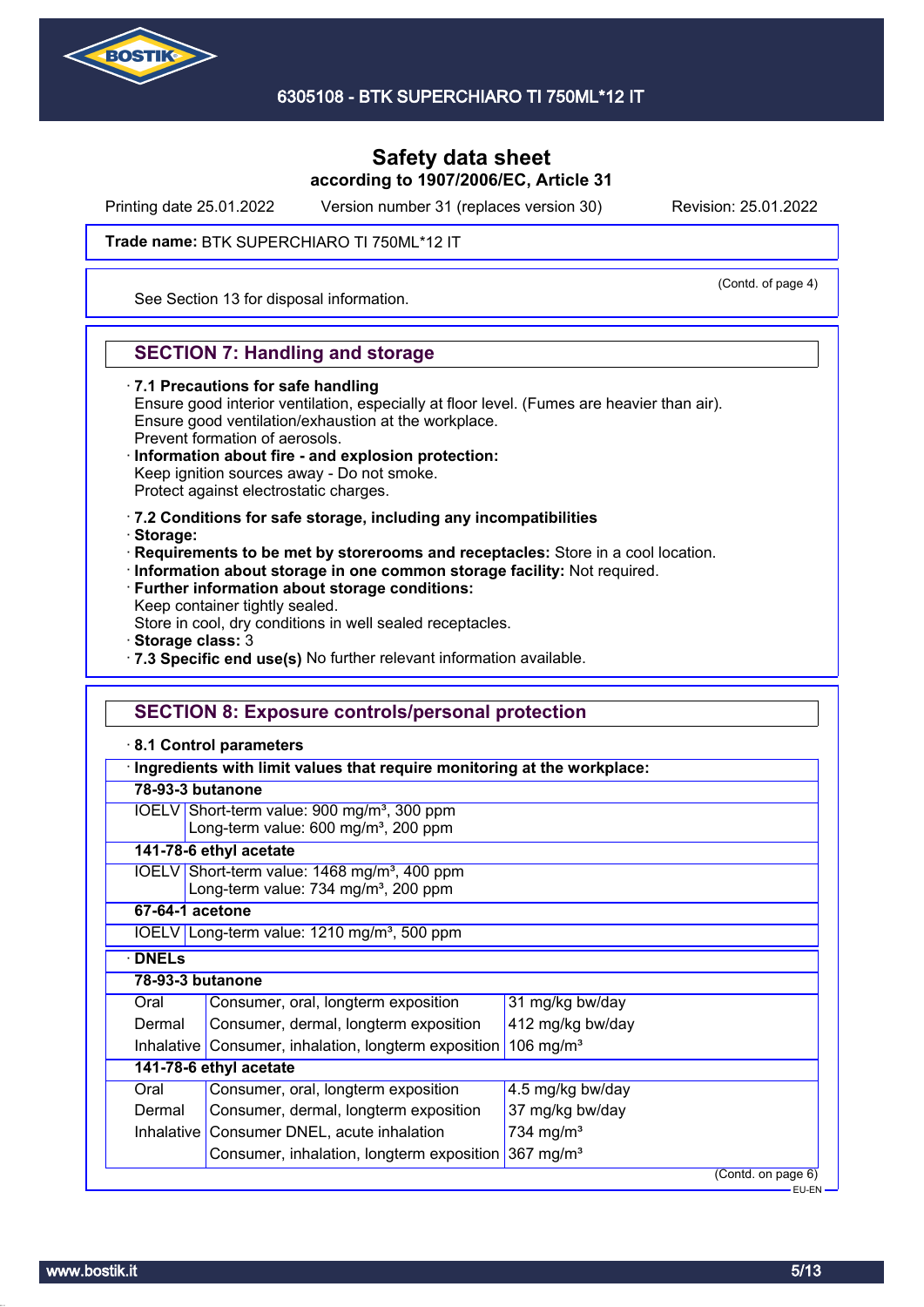

Printing date 25.01.2022 Version number 31 (replaces version 30) Revision: 25.01.2022

#### Trade name: BTK SUPERCHIARO TI 750ML\*12 IT

|                                      | 67-64-1 acetone                                                                                                                                                                                                                                                                                                                                                                                                 |
|--------------------------------------|-----------------------------------------------------------------------------------------------------------------------------------------------------------------------------------------------------------------------------------------------------------------------------------------------------------------------------------------------------------------------------------------------------------------|
| Oral                                 | Consumer, oral, longterm exposition<br>62 mg/kg bw/day                                                                                                                                                                                                                                                                                                                                                          |
| Dermal                               | Consumer, dermal, longterm exposition<br>62 mg/kg bw/day                                                                                                                                                                                                                                                                                                                                                        |
| Inhalative                           | $200$ mg/m <sup>3</sup><br>Consumer, inhalation, longterm exposition                                                                                                                                                                                                                                                                                                                                            |
| · PNECs                              |                                                                                                                                                                                                                                                                                                                                                                                                                 |
| 78-93-3 butanone                     |                                                                                                                                                                                                                                                                                                                                                                                                                 |
| Fresh water                          | $ 55.8 \text{ mg}/I$                                                                                                                                                                                                                                                                                                                                                                                            |
|                                      | Marine water 55.8 mg/l                                                                                                                                                                                                                                                                                                                                                                                          |
| Soil                                 | 22.5 mg/kg                                                                                                                                                                                                                                                                                                                                                                                                      |
|                                      | 141-78-6 ethyl acetate                                                                                                                                                                                                                                                                                                                                                                                          |
|                                      | Fresh water 0.26 mg/l                                                                                                                                                                                                                                                                                                                                                                                           |
|                                      | Marine water $0.026$ mg/l                                                                                                                                                                                                                                                                                                                                                                                       |
| Soil                                 | $0.22$ mg/kg                                                                                                                                                                                                                                                                                                                                                                                                    |
| 67-64-1 acetone                      |                                                                                                                                                                                                                                                                                                                                                                                                                 |
| Fresh water                          | $10.6$ mg/l                                                                                                                                                                                                                                                                                                                                                                                                     |
|                                      | Marine water $1.06$ mg/l                                                                                                                                                                                                                                                                                                                                                                                        |
| Soil                                 | 29.5 mg/kg                                                                                                                                                                                                                                                                                                                                                                                                      |
|                                      | 8.2 Exposure controls<br>Appropriate engineering controls No further data; see item 7.<br>· Individual protection measures, such as personal protective equipment<br>· General protective and hygienic measures:<br>The usual precautionary measures are to be adhered to when handling chemicals.<br>Keep away from foodstuffs, beverages and feed.<br>Immediately remove all soiled and contaminated clothing |
| Filter A                             | Wash hands before breaks and at the end of work.<br>Do not inhale gases / fumes / aerosols.<br>Avoid contact with the eyes and skin.<br>· Respiratory protection:<br>Use suitable respiratory protective device in case of insufficient ventilation.<br>· Recommended filter device for short term use:                                                                                                         |
| Filter AX<br>$\cdot$ Hand protection | Solvent resistant gloves<br>Protective gloves                                                                                                                                                                                                                                                                                                                                                                   |

(Contd. on page 7)  $-EU-EN$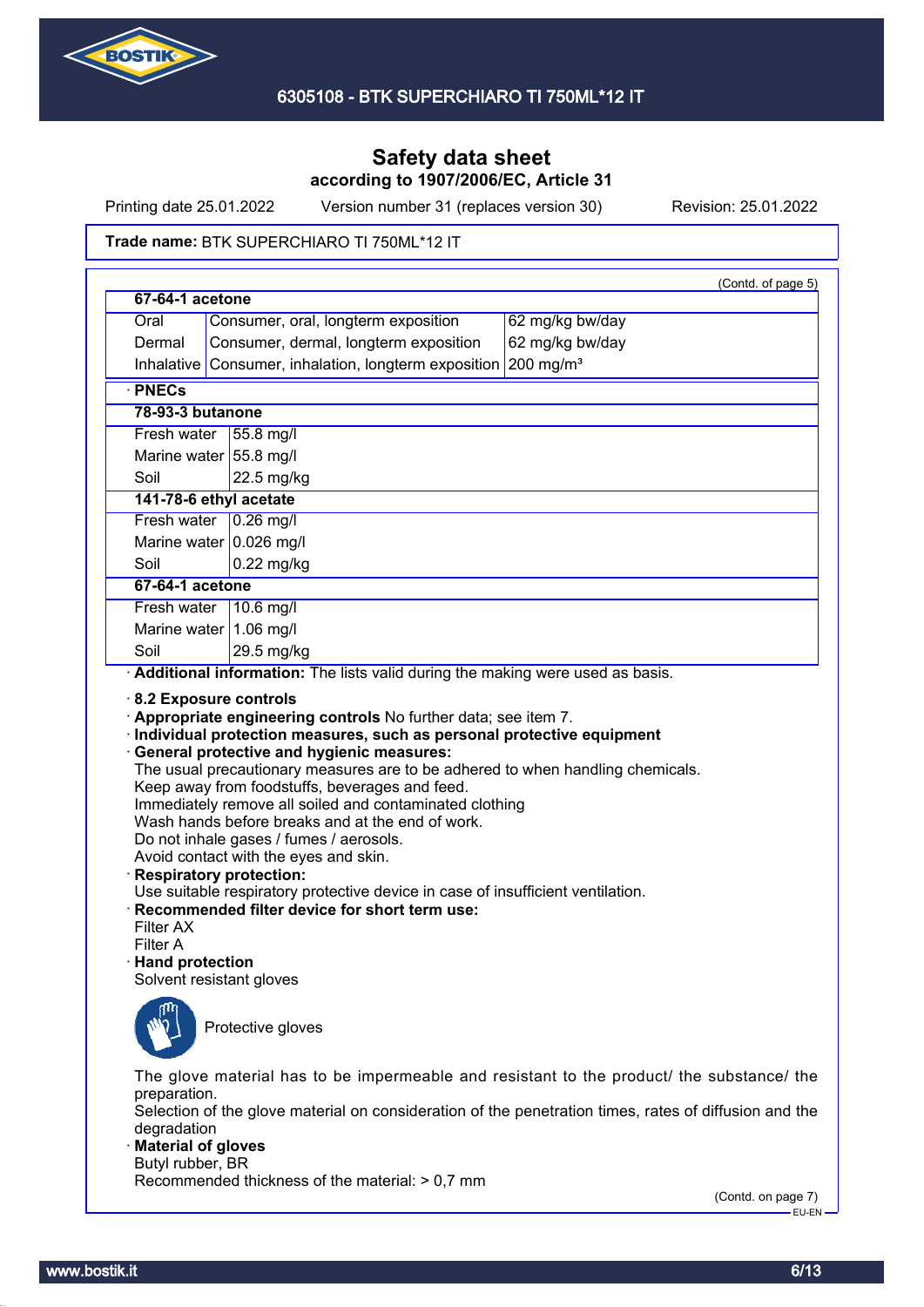

Printing date 25.01.2022 Version number 31 (replaces version 30) Revision: 25.01.2022

#### Trade name: BTK SUPERCHIARO TI 750ML\*12 IT

(Contd. of page 6) · **Penetration time of glove material** For the mixture of chemicals mentioned below the penetration time has to be at least 120 minutes (Permeation according to EN 374 Part 3: Level 4).

### · **Eye/face protection**



Tightly sealed goggles

Goggles recommended during refilling · **Body protection:** Use protective suit. Solvent resistant protective clothing

### **SECTION 9: Physical and chemical properties**

| 9.1 Information on basic physical and chemical properties<br><b>General Information</b> |                                                                                                |
|-----------------------------------------------------------------------------------------|------------------------------------------------------------------------------------------------|
| · Physical state                                                                        | Fluid                                                                                          |
| · Colour:                                                                               | Yellow                                                                                         |
| Odour:                                                                                  | Characteristic                                                                                 |
|                                                                                         |                                                                                                |
| Odour threshold:                                                                        | Not determined.                                                                                |
| · Melting point/freezing point:                                                         | Undetermined.                                                                                  |
| <b>Boiling point or initial boiling point and</b>                                       |                                                                                                |
| boiling range                                                                           | 55.8-56.6 °C                                                                                   |
| · Flammability                                                                          | Not applicable.                                                                                |
| <b>Lower and upper explosion limit</b>                                                  |                                                                                                |
| · Lower:                                                                                | 1.8 Vol %                                                                                      |
| · Upper:                                                                                | 11.5 Vol %                                                                                     |
| · Flash point:                                                                          | $-4 °C$                                                                                        |
| · Auto-ignition temperature:                                                            | Product is not selfigniting.                                                                   |
| · Decomposition temperature:                                                            | Not determined.                                                                                |
| ∙ pH                                                                                    | Not determined.                                                                                |
| · Viscosity:                                                                            |                                                                                                |
| <b>Kinematic viscosity</b>                                                              | Not determined.                                                                                |
| Dynamic at 20 °C:                                                                       | 2500 mPas                                                                                      |
| · Solubility                                                                            |                                                                                                |
| $\cdot$ water:                                                                          | Not miscible or difficult to mix.                                                              |
| · Partition coefficient n-octanol/water (log                                            |                                                                                                |
| value)                                                                                  | Not determined.                                                                                |
| · Vapour pressure at 20 °C:                                                             | 105 hPa                                                                                        |
| · Density and/or relative density                                                       |                                                                                                |
| · Density at 20 °C:                                                                     | 0.933-~0.933 g/cm <sup>3</sup>                                                                 |
| · Relative density                                                                      | Not determined.                                                                                |
| · Vapour density                                                                        | Not determined.                                                                                |
|                                                                                         |                                                                                                |
| ⋅ 9.2 Other information                                                                 | All relevant physical data were determined for the<br>mixture. All non-determined data are not |
|                                                                                         |                                                                                                |
|                                                                                         | measurable or not relevant for the<br>characterization of the mixture.                         |
|                                                                                         |                                                                                                |
|                                                                                         | (Contd. on page 8)                                                                             |
|                                                                                         | <b>EU-EN-</b>                                                                                  |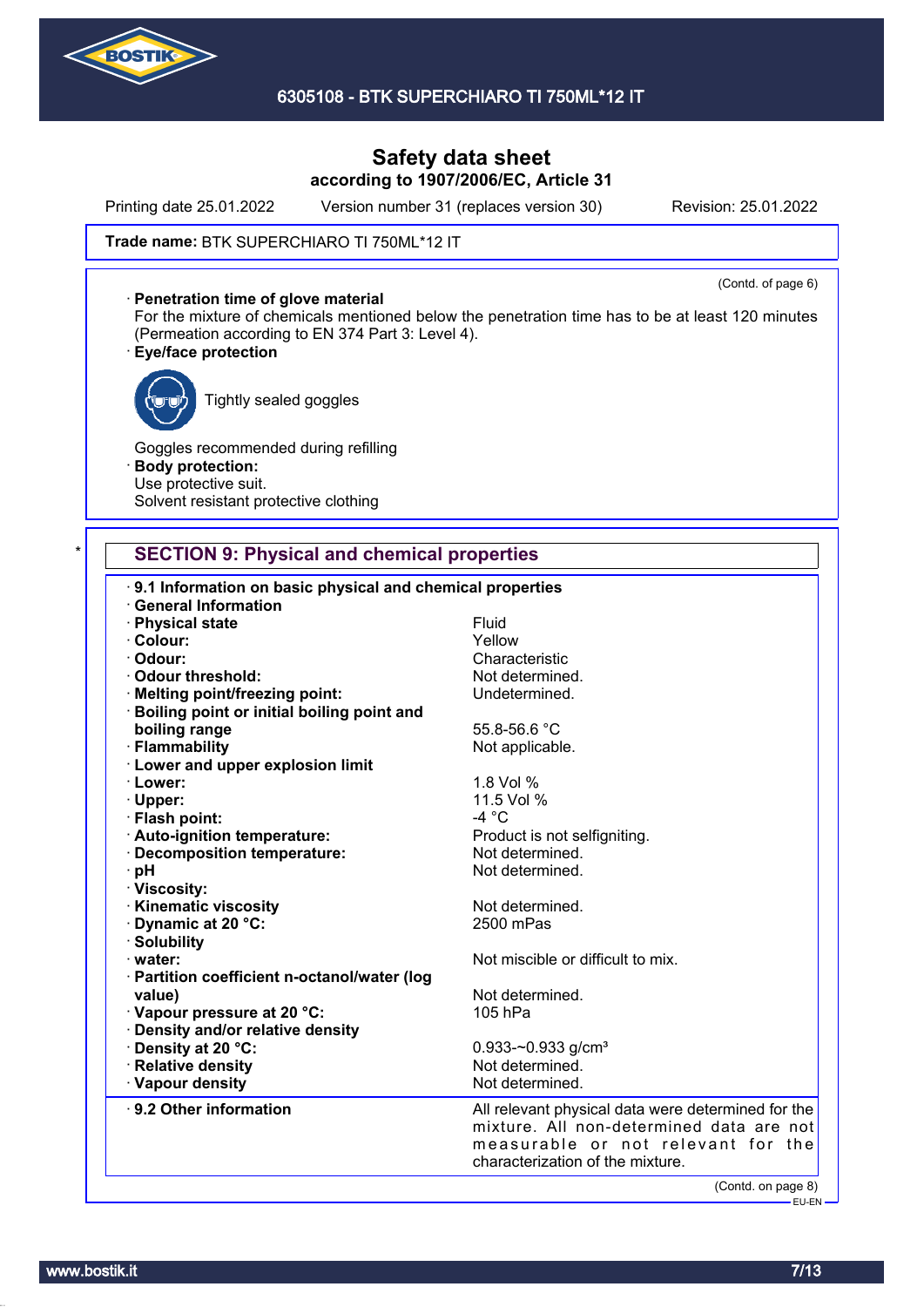

Printing date 25.01.2022 Version number 31 (replaces version 30) Revision: 25.01.2022

#### Trade name: BTK SUPERCHIARO TI 750ML\*12 IT

|                                                       | (Contd. of page 7)                              |
|-------------------------------------------------------|-------------------------------------------------|
| · Appearance:                                         |                                                 |
| $\cdot$ Form:                                         | Fluid                                           |
| Important information on protection of health         |                                                 |
| and environment, and on safety.                       |                                                 |
| · Ignition temperature:                               | 260 °C                                          |
| <b>Explosive properties:</b>                          | Product is not explosive. However, formation of |
|                                                       | explosive air/vapour mixtures are possible.     |
| · Solvent content:                                    |                                                 |
| <b>Organic solvents:</b>                              | 77.5 %                                          |
| · Water:                                              | 0.2%                                            |
| · Solids content:                                     | 22.4 %                                          |
| Change in condition                                   |                                                 |
| <b>Evaporation rate</b>                               | Not determined.                                 |
| · Explosives                                          | Void<br>Void                                    |
| Information with regard to physical hazard<br>classes |                                                 |
| · Flammable gases                                     |                                                 |
| · Aerosols                                            | Void                                            |
| Oxidising gases                                       | Void                                            |
| <b>Gases under pressure</b>                           | Void                                            |
| · Flammable liquids                                   | Highly flammable liquid and vapour.             |
| · Flammable solids                                    | Void                                            |
| $\cdot$ Self-reactive substances and mixtures         | Void                                            |
| · Pyrophoric liquids                                  | Void                                            |
| · Pyrophoric solids                                   | Void                                            |
| <b>Self-heating substances and mixtures</b>           | Void                                            |
| Substances and mixtures, which emit                   |                                                 |
| flammable gases in contact with water                 | Void                                            |
| <b>Oxidising liquids</b>                              | Void                                            |
|                                                       |                                                 |
| Oxidising solids                                      | Void                                            |
|                                                       | Void                                            |
| Organic peroxides<br>Corrosive to metals              | Void                                            |

# **SECTION 10: Stability and reactivity**

- · **10.1 Reactivity** No further relevant information available.
- · **10.2 Chemical stability**
- · **Thermal decomposition / conditions to be avoided:**

No decomposition if used according to specifications.

- · **10.3 Possibility of hazardous reactions** No dangerous reactions known.
- · **10.4 Conditions to avoid** No further relevant information available.
- · **10.5 Incompatible materials:** No further relevant information available.
- · **10.6 Hazardous decomposition products:** Danger of forming toxic pyrolysis products.

(Contd. on page 9)

EU-EN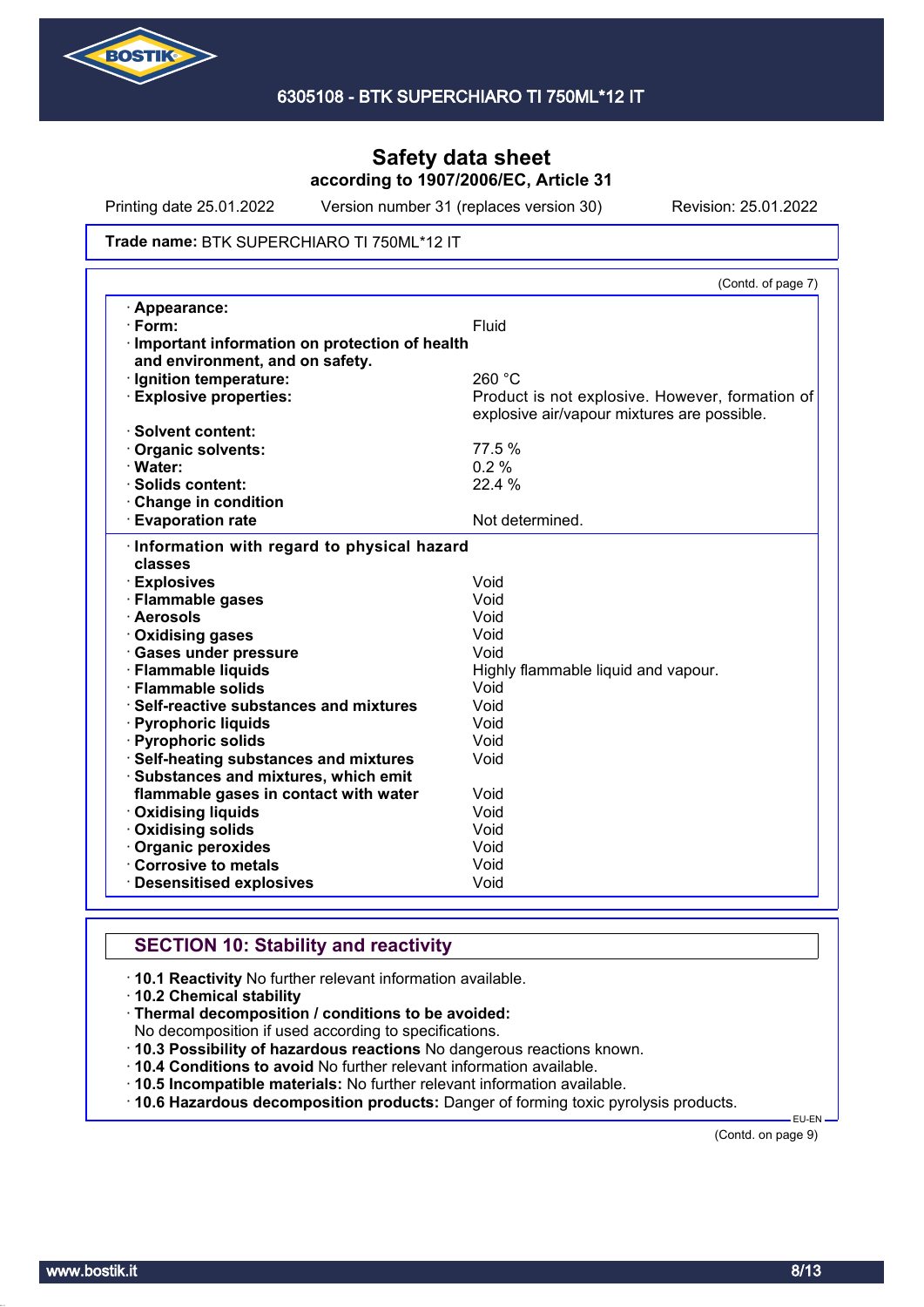

Printing date 25.01.2022 Version number 31 (replaces version 30) Revision: 25.01.2022

#### Trade name: BTK SUPERCHIARO TI 750ML\*12 IT

(Contd. of page 8)

|                  | 11.1 Information on hazard classes as defined in Regulation (EC) No 1272/2008 | Acute toxicity Based on available data, the classification criteria are not met.                                                                                                                                                                                                                                                                                                                                        |
|------------------|-------------------------------------------------------------------------------|-------------------------------------------------------------------------------------------------------------------------------------------------------------------------------------------------------------------------------------------------------------------------------------------------------------------------------------------------------------------------------------------------------------------------|
|                  |                                                                               | · LD/LC50 values relevant for classification:                                                                                                                                                                                                                                                                                                                                                                           |
|                  | 108-87-2 methylcyclohexane                                                    |                                                                                                                                                                                                                                                                                                                                                                                                                         |
| Oral             | <b>LD50</b>                                                                   | 2250 mg/kg (mouse)                                                                                                                                                                                                                                                                                                                                                                                                      |
| 78-93-3 butanone |                                                                               |                                                                                                                                                                                                                                                                                                                                                                                                                         |
| Oral             | <b>LD50</b>                                                                   | 3300 mg/kg (rat)                                                                                                                                                                                                                                                                                                                                                                                                        |
| Dermal           | LD50                                                                          | 5000 mg/kg (rabbit)                                                                                                                                                                                                                                                                                                                                                                                                     |
|                  | 141-78-6 ethyl acetate                                                        |                                                                                                                                                                                                                                                                                                                                                                                                                         |
| Oral             | LD50                                                                          | 5620 mg/kg (rabbit)                                                                                                                                                                                                                                                                                                                                                                                                     |
|                  |                                                                               | Inhalative LC50/4 h 1600 mg/l (rat)                                                                                                                                                                                                                                                                                                                                                                                     |
| 67-64-1 acetone  |                                                                               |                                                                                                                                                                                                                                                                                                                                                                                                                         |
| Oral             | LD50                                                                          | 5800 mg/kg (rat)                                                                                                                                                                                                                                                                                                                                                                                                        |
| Dermal           | LD <sub>50</sub>                                                              | 20000 mg/kg (rabbit)                                                                                                                                                                                                                                                                                                                                                                                                    |
|                  | 1314-13-2 zinc oxide                                                          |                                                                                                                                                                                                                                                                                                                                                                                                                         |
| Oral             | LD50                                                                          | >5000 mg/kg (rat)                                                                                                                                                                                                                                                                                                                                                                                                       |
| Not applicable.  | <b>Germ cell mutagenicity</b>                                                 | Respiratory or skin sensitisation Based on available data, the classification criteria are not met.<br>Based on available data, the classification criteria are not met.<br>Carcinogenicity Based on available data, the classification criteria are not met.<br>· Reproductive toxicity Based on available data, the classification criteria are not met.                                                              |
|                  | Sensitisation Not applicable.                                                 | · STOT-single exposure May cause drowsiness or dizziness.<br>· STOT-repeated exposure Based on available data, the classification criteria are not met.<br>· Aspiration hazard Based on available data, the classification criteria are not met.<br>· Additional toxicological information:<br>· Acute effects (acute toxicity, irritation and corrosivity) Not applicable.<br>· Repeated dose toxicity Not applicable. |
|                  |                                                                               | 11.2 Information on other hazards<br><b>Endocrine disrupting properties</b>                                                                                                                                                                                                                                                                                                                                             |
| 78-93-3 butanone |                                                                               | List II                                                                                                                                                                                                                                                                                                                                                                                                                 |
|                  |                                                                               | <b>SECTION 12: Ecological information</b>                                                                                                                                                                                                                                                                                                                                                                               |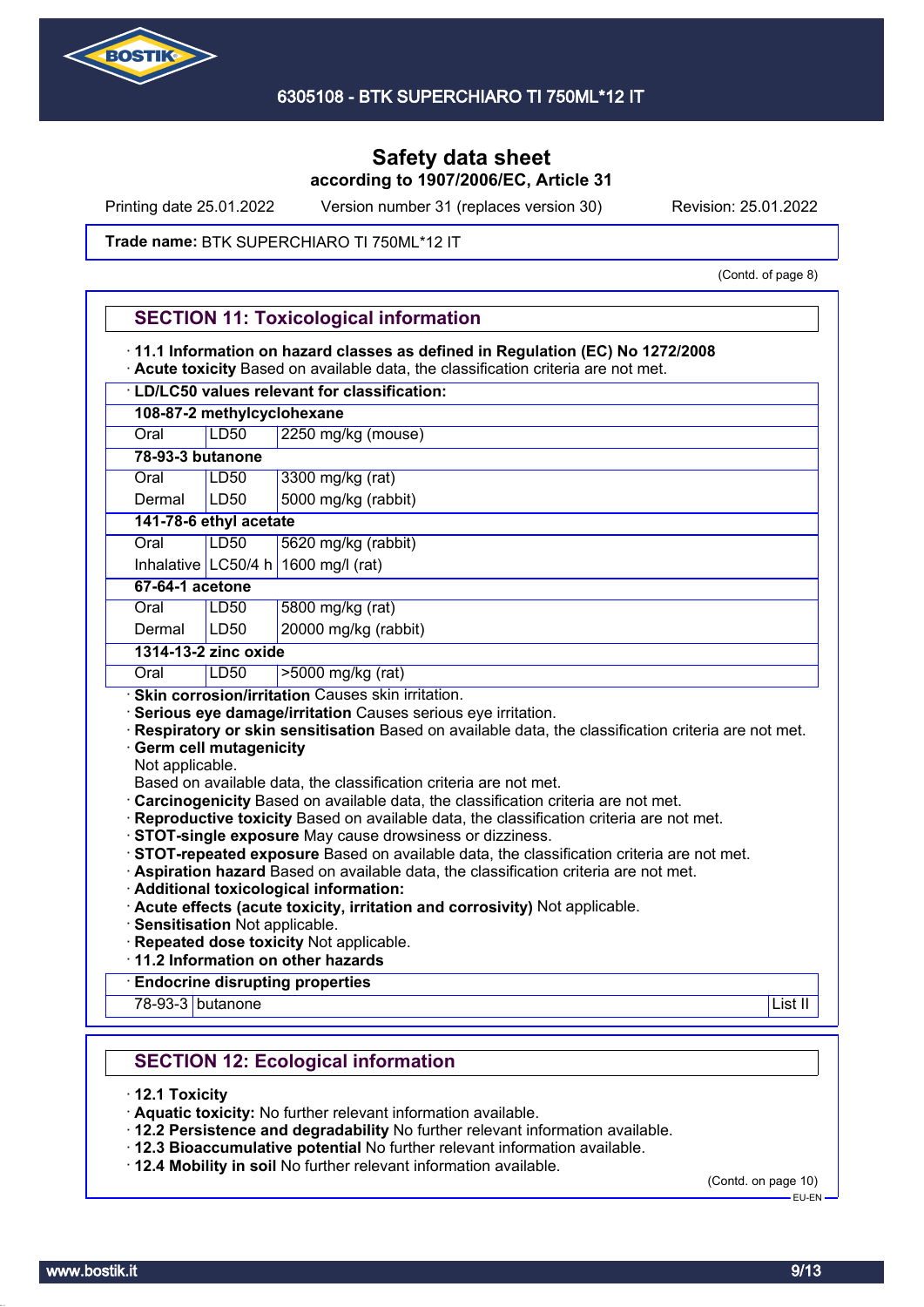

Printing date 25.01.2022 Version number 31 (replaces version 30) Revision: 25.01.2022

(Contd. of page 9)

#### Trade name: BTK SUPERCHIARO TI 750ML\*12 IT

· **12.5 Results of PBT and vPvB assessment**

- · **PBT:** Not applicable.
- · **vPvB:** Not applicable.
- · **12.6 Endocrine disrupting properties**

For information on endocrine disrupting properties see section 11.

- · **12.7 Other adverse effects**
- · **Remark:** Harmful to fish
- · **Additional ecological information:**
- · **General notes:**

Water hazard class 2 (German Regulation) (Self-assessment): hazardous for water Do not allow product to reach ground water, water course or sewage system. Danger to drinking water if even small quantities leak into the ground. Harmful to aquatic organisms

### **SECTION 13: Disposal considerations**

- · **13.1 Waste treatment methods**
- · **Recommendation**

Must not be disposed together with household garbage. Do not allow product to reach sewage system.

Disposal must be made according to official regulations.

- · **Uncleaned packaging:**
- · **Recommendation:**

Packagings that may not be cleansed are to be disposed of in the same manner as the product.

| 14.1 UN number or ID number                  |                           |  |
|----------------------------------------------|---------------------------|--|
| · ADR/ADN, IMDG, IATA                        | <b>UN1133</b>             |  |
| 14.2 UN proper shipping name                 |                           |  |
| $\cdot$ ADR/ADN                              | 1133 ADHESIVES            |  |
| · IMDG, IATA                                 | <b>ADHESIVES</b>          |  |
| 14.3 Transport hazard class(es)<br>· ADR/ADN |                           |  |
| · Class                                      | 3 (F1) Flammable liquids. |  |
|                                              | 3                         |  |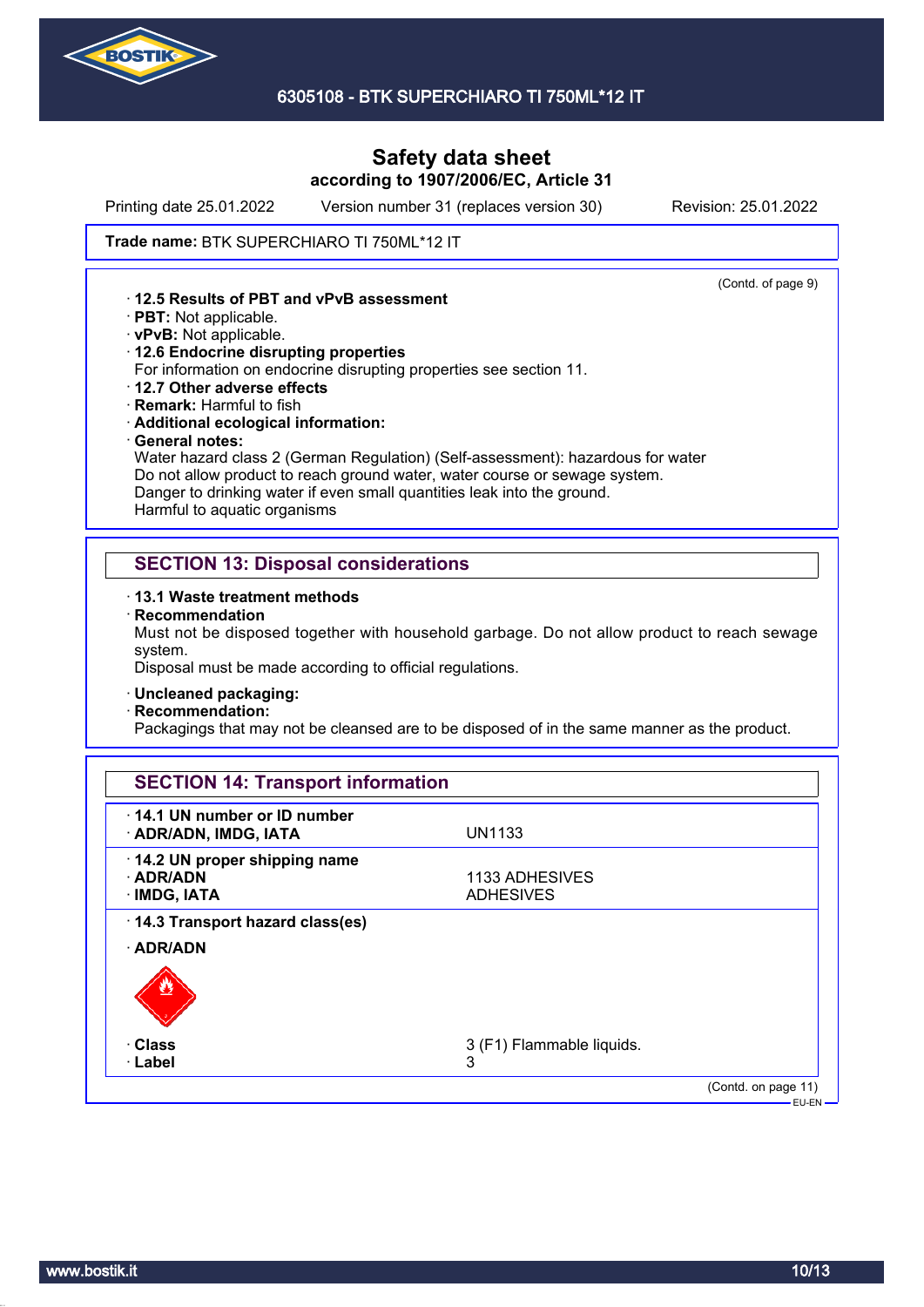

Printing date 25.01.2022 Version number 31 (replaces version 30) Revision: 25.01.2022

#### Trade name: BTK SUPERCHIARO TI 750ML\*12 IT

|                                                                                                                             | (Contd. of page 10)                                                                                                                                                 |
|-----------------------------------------------------------------------------------------------------------------------------|---------------------------------------------------------------------------------------------------------------------------------------------------------------------|
| · IMDG, IATA                                                                                                                |                                                                                                                                                                     |
|                                                                                                                             |                                                                                                                                                                     |
| · Class<br>· Label                                                                                                          | 3 Flammable liquids.<br>3                                                                                                                                           |
| 14.4 Packing group<br>· ADR/ADN, IMDG, IATA                                                                                 | III                                                                                                                                                                 |
| ⋅14.5 Environmental hazards:<br>· Marine pollutant:                                                                         | No                                                                                                                                                                  |
| 14.6 Special precautions for user<br>· Hazard identification number (Kemler code): -<br>· EMS Number:<br>· Stowage Category | Warning: Flammable liquids.<br>$F-E$ , S-D<br>A                                                                                                                     |
| 14.7 Maritime transport in bulk according to<br><b>IMO instruments</b>                                                      | Not applicable.                                                                                                                                                     |
| · Transport/Additional information:<br><b>Quantity limitations</b>                                                          | On passenger aircraft/rail: 60 L<br>On cargo aircraft only: 220 L                                                                                                   |
| · ADR/ADN<br>· Limited quantities (LQ)<br><b>Excepted quantities (EQ)</b>                                                   | 5L<br>Code: E1<br>Maximum net quantity per inner packaging: 30 ml<br>Maximum net quantity per outer packaging: 1000<br>ml                                           |
| · Transport category<br>· Tunnel restriction code                                                                           | 3<br>E                                                                                                                                                              |
| <b>IMDG</b><br>· Limited quantities (LQ)<br><b>Excepted quantities (EQ)</b>                                                 | 5L<br>Code: E1<br>Maximum net quantity per inner packaging: 30 ml<br>Maximum net quantity per outer packaging: 1000<br>ml                                           |
| · Remarks:                                                                                                                  | Under certain conditions substances in Class 3<br>(flammable liquids) can be classified in<br>packinggroup III.<br>See IMDG, Part 2, Chapter 2.3, Paragraph 2.3.2.2 |
|                                                                                                                             |                                                                                                                                                                     |

(Contd. on page 12)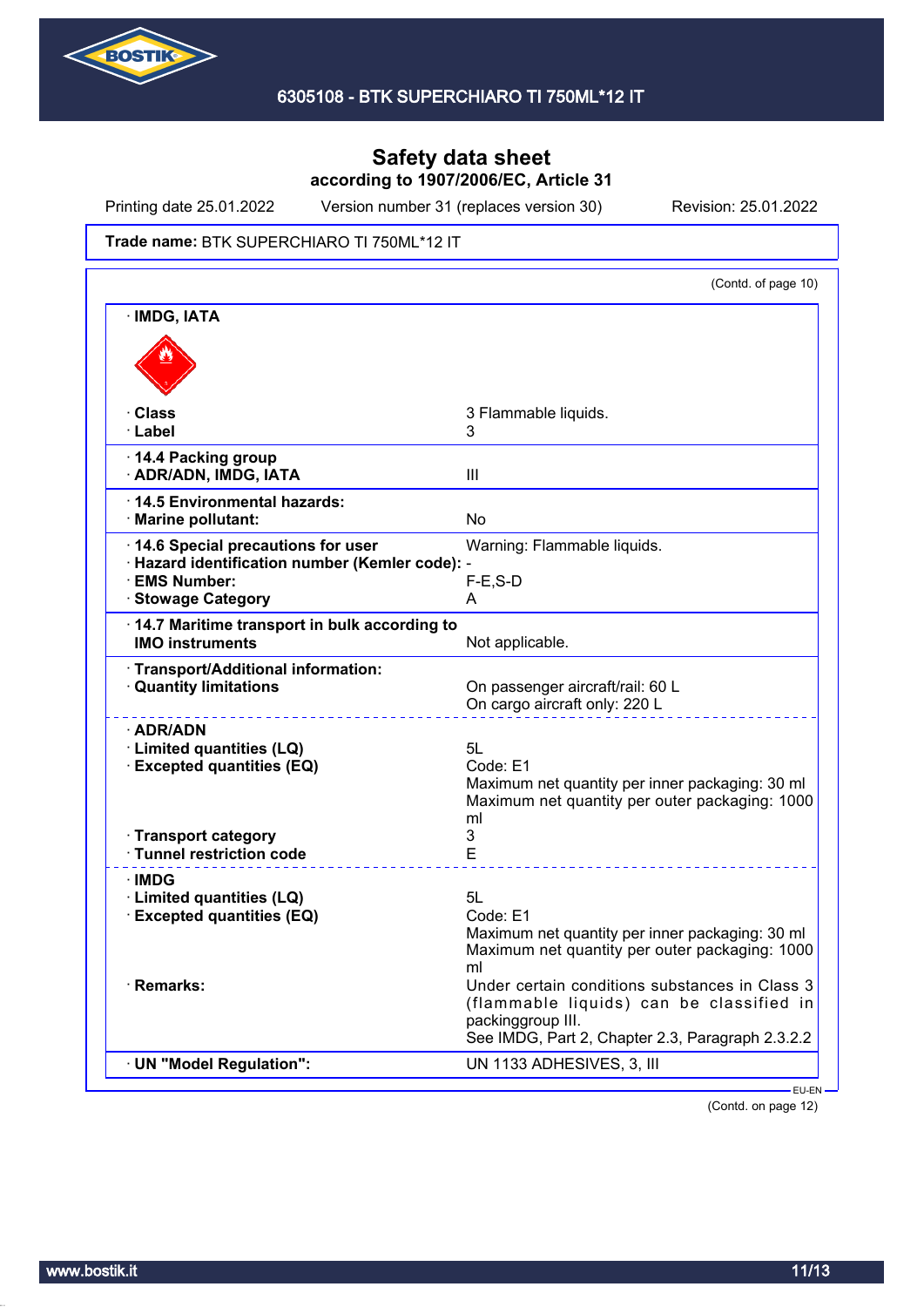

Printing date 25.01.2022 Version number 31 (replaces version 30) Revision: 25.01.2022

#### Trade name: BTK SUPERCHIARO TI 750ML\*12 IT

(Contd. of page 11)

### **SECTION 15: Regulatory information**

- · **15.1 Safety, health and environmental regulations/legislation specific for the substance or mixture**
- · **Directive 2012/18/EU**
- · **Named dangerous substances ANNEX I** None of the ingredients is listed.
- · **Seveso category** P5c FLAMMABLE LIQUIDS
- · **Qualifying quantity (tonnes) for the application of lower-tier requirements** 5000 t
- · **Qualifying quantity (tonnes) for the application of upper-tier requirements** 50000 t
- **REGULATION (EC) No 1907/2006 ANNEX XVII** Conditions of restriction: 3
- · **DIRECTIVE 2011/65/EU on the restriction of the use of certain hazardous substances in electrical and electronic equipment – Annex II**
- None of the ingredients is listed.
- · **REGULATION (EU) 2019/1148**
- · **Annex I RESTRICTED EXPLOSIVES PRECURSORS (Upper limit value for the purpose of licensing under Article 5(3))**

None of the ingredients is listed.

· **Annex II - REPORTABLE EXPLOSIVES PRECURSORS**

67-64-1 acetone

· **Regulation (EC) No 273/2004 on drug precursors**

78-93-3 butanone 3

 $67-64-1$  acetone  $\hspace{1.5cm}$  3

· **Regulation (EC) No 111/2005 laying down rules for the monitoring of trade between the Community and third countries in drug precursors**

78-93-3 butanone 3

67-64-1 acetone 3

· **15.2 Chemical safety assessment:** A Chemical Safety Assessment has not been carried out.

### **SECTION 16: Other information**

This information is based on our present knowledge. However, this shall not constitute a guarantee for any specific product features and shall not establish a legally valid contractual relationship.

#### · **Relevant phrases**

- H225 Highly flammable liquid and vapour.<br>H304 May be fatal if swallowed and enters
- H304 May be fatal if swallowed and enters airways.<br>H315 Causes skin irritation.
- Causes skin irritation.
- H317 May cause an allergic skin reaction.
- H319 Causes serious eye irritation.
- H335 May cause respiratory irritation.
- H336 May cause drowsiness or dizziness.
- H400 Very toxic to aquatic life.
- H410 Very toxic to aquatic life with long lasting effects.
- H411 Toxic to aquatic life with long lasting effects.

EUH066 Repeated exposure may cause skin dryness or cracking.

(Contd. on page 13)